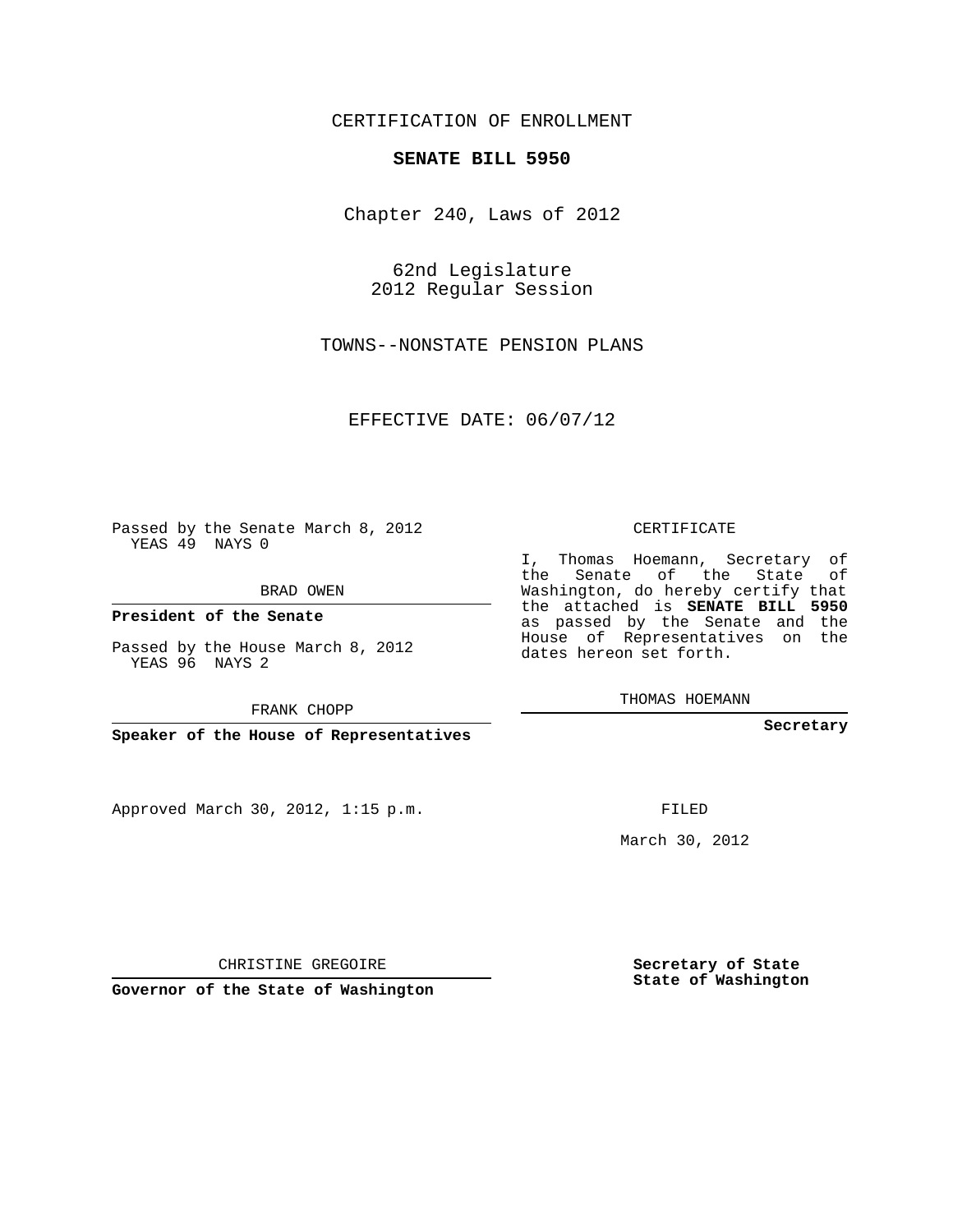## **SENATE BILL 5950** \_\_\_\_\_\_\_\_\_\_\_\_\_\_\_\_\_\_\_\_\_\_\_\_\_\_\_\_\_\_\_\_\_\_\_\_\_\_\_\_\_\_\_\_\_

\_\_\_\_\_\_\_\_\_\_\_\_\_\_\_\_\_\_\_\_\_\_\_\_\_\_\_\_\_\_\_\_\_\_\_\_\_\_\_\_\_\_\_\_\_

## AS AMENDED BY THE HOUSE

Passed Legislature - 2012 Regular Session

|  | State of Washington | 62nd Legislature |  | 2012 Regular Session |  |
|--|---------------------|------------------|--|----------------------|--|
|  |                     |                  |  |                      |  |

**By** Senators Roach and Conway

Read first time 04/15/11. Referred to Committee on Ways & Means.

1 AN ACT Relating to nonstate pension plans offered by towns; and amending RCW 35.27.130.

BE IT ENACTED BY THE LEGISLATURE OF THE STATE OF WASHINGTON:

 **Sec. 1.** RCW 35.27.130 and 1993 c 47 s 3 are each amended to read as follows:

 The mayor and members of the town council may be reimbursed for actual expenses incurred in the discharge of their official duties upon presentation of a claim therefor and its allowance and approval by resolution of the town council. The mayor and members of the council may also receive such salary as the council may fix by ordinance.

 The treasurer and treasurer-clerk shall severally receive at stated times a compensation to be fixed by ordinance.

 The compensation of all other officers and employees shall be fixed from time to time by the council.

 Any town that provides a pension for any of its employees under a plan not administered by the state must notify the state auditor of the existence of the plan at the time of an audit of the town by the auditor. No town may establish a pension plan for its employees that